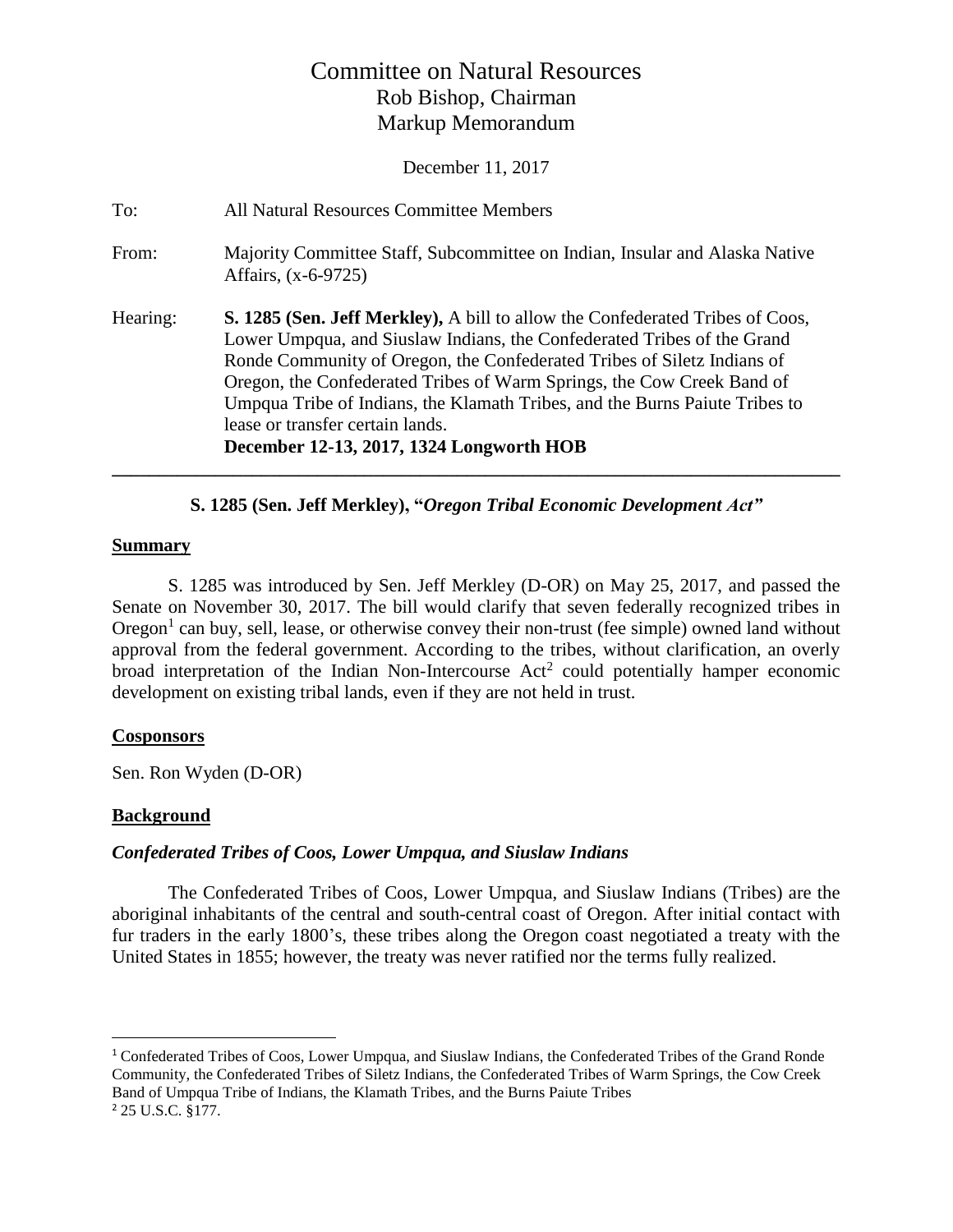In 1940, six acres were bestowed to the tribes by a non-Indian; later these lands were placed into trust by the Department of the Interior. These six acres, which constituted the Tribes' reservation, are located approximately 100 miles southwest of Eugene, Oregon.

In 1954 the Tribes, along with several other tribes in Oregon, were terminated pursuant to the Western Oregon Termination Act,<sup>3</sup> effective August 1956. However, the Tribes federal recognition was restored in October 1984.<sup>4</sup> Under that Act, approximately 1.02 acres in Coos County, Oregon, and several other counties, were placed into trust for the establishment as a reservation for the Tribes. In 1998, Congress placed an additional tract of land into trust for the Tribes. 5

Today, the Tribes have 153 acres held in trust by the United States. Over the years the Tribes have acquired land through donations and purchases, including 98 acres of restored land along Highway 126 in Florence, Oregon, where the Three Rivers casino is located.

#### **The Indian Trade and Intercourse Act**

The Indian Trade and Intercourse Act of 1790,<sup>6</sup> reserves to the United States the exclusive right to acquire Indian lands. The Act was intended to protect Indian tribes by preventing the loss of their lands, except by treaty. It does so by preventing the transfer, sale, lease, or other conveyance of land owned by an Indian tribe to third parties without federal approval. This prohibition applies to both trust and fee lands, regardless of the source of money used to obtain the lands. Over the centuries, a number of acts of Congress providing for the acquisition, conveyance, and leasing of land in trust for Indians have had the effect of superseding the Trade and Intercourse Act even though this Act has never been repealed.

In recent years, the Act has generally not interfered with the ability of a tribe to buy, sell, or lease land that it owns in fee simple. However, there is precedent for tribes to seek legislation in Congress to waive it, as S. 1285 does, for transactions of non-trust land over an abundance of caution by both the tribal and non-tribal parties. In the 113th and 114th Congresses, similar bills were enacted into law, allowing the Miami Tribe of Oklahoma and the Fond du Lac Band of Lake Superior Chippewa to lease or transfer fee land the tribe owned.<sup>7</sup> In the 106th Congress, a bill was enacted into law, with a similar purpose, for the Lower Sioux Indian Community in Minnesota.<sup>8</sup> Congress has also enacted several other pieces of legislation authorizing several tribes to sell or mortgage specific lands.<sup>9</sup>

S. 1285 would expressly authorize seven tribes in Oregon to have more control over land that the tribe owns in fee without further federal approval. The bill simply ensures that the Trade and Intercourse Act does not interfere with the ability of the seven tribes to convey fee land. The

 $\overline{a}$ 

<sup>3</sup> Chapter 733, 68 Stat. 724.

<sup>&</sup>lt;sup>4</sup> See P.L. 98-481.

<sup>5</sup> See P.L. 105-256.

<sup>6</sup> 25 U.S.C. § 177.

<sup>7</sup> See P.L. 114-127 and P.L. 113-88.

<sup>8</sup> See P.L. 106-217.

<sup>9</sup> See P.L. 102-497, 106 Stat. 3255; P.L. 107-331, 116 Stat. 2834; P.L. 103-435, 108 Stat. 4566; P.L. 105-256, 112 Stat. 1896, P.L. 110-76.